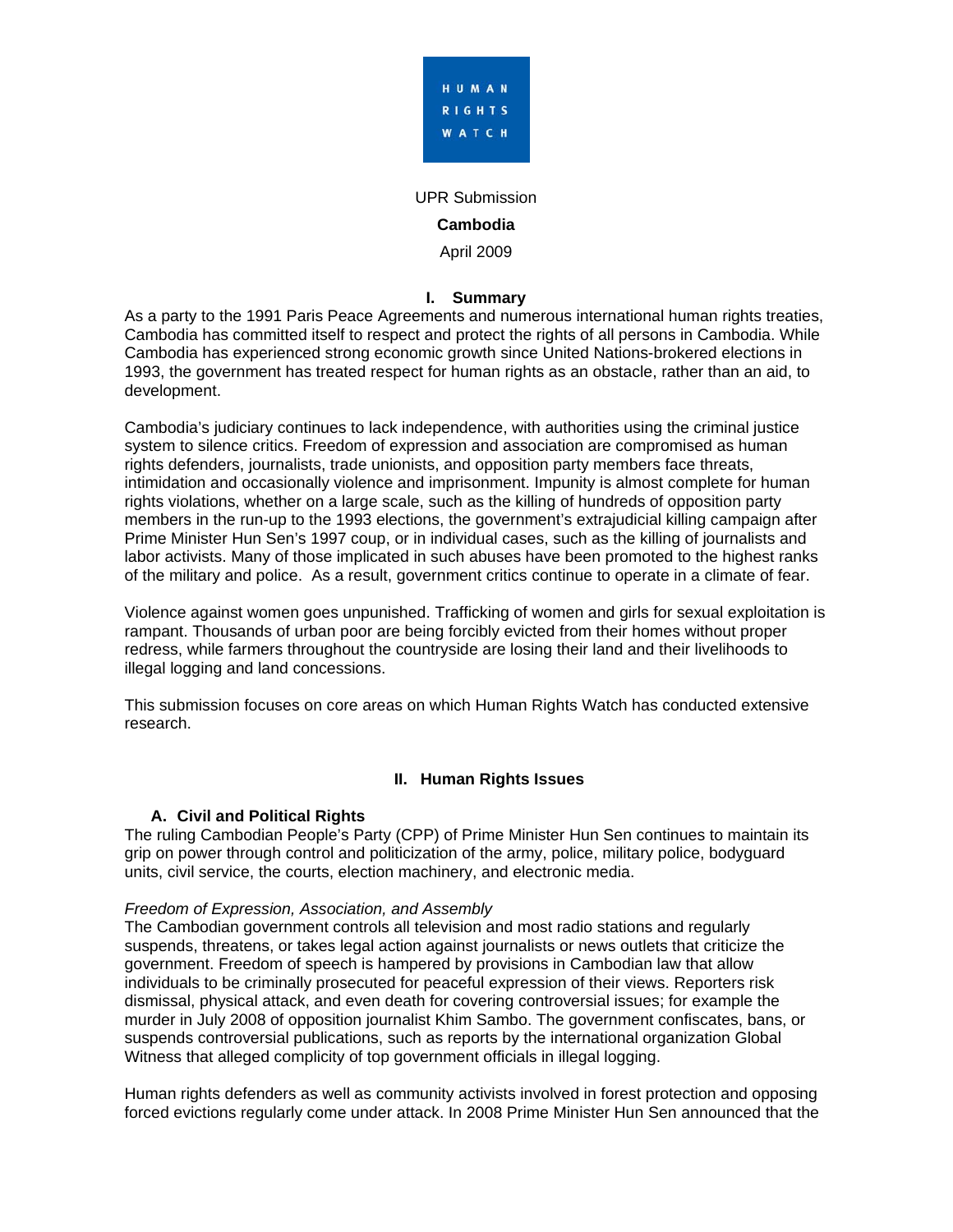government would enact a law to regulate non-governmental organizations (NGOs). There are concerns the law will be used to restrict legitimate activities of NGOs and other civil society organizations.

A 2007 law on demonstrations requires organizers to give local authorities five days' notice and holds organizers responsible for any misconduct that occurs. Authorities reject requests for, or forcibly disperse, many demonstrations. Workers who organize or strike for better wages and working conditions are subject to harassment, physical attacks, and unfair dismissal.

## **B. Administration of Justice**

### *Impunity*

A UN-backed Cambodian court created to bring justice to victims of the Khmer Rouge (the Extraordinary Chambers in the Courts of Cambodia) has been plagued by credible reports of political interference in the court from the Cambodian government, corruption among Cambodian personnel, lack of sufficient victim and witness protection, and the limited number of cases brought to address the deaths of as many as 2 million people from 1975-1979.

While the Khmer Rouge period is the most serious example of impunity in Cambodian history, impunity has been the norm both before the Khmer Rouge period and after. In addition to the cases mentioned in section 1 above, more recent examples include:

- Three trade union leaders (Chea Vichea, Ros Sovannareth, and Hy Vuthy) have been murdered in recent years. None of their killers has been brought to justice.
- In 2008, Mean Sokchea, an army officer in Hun Sen's personal bodyguard unit, Brigade 70, in a drunken stupor apparently mistakenly shot and killed a waitress. He was detained by police overnight but then released, allegedly after intervention by Brigade 70 commander Hing Bun Heang. The waitress's family, who were told by police that their daughter was shot while authorities were chasing robbers, received US\$2,700 from Mean Sokchea.
- In 1999, Tat Marina, age 16, was severely disfigured in an acid attack allegedly committed by Khun Sophal, the wife of a senior government official, Svay Sitha, because she was angry her husband was having a relationship with Tat Marina. Neither Khun Sophal nor her suspected accomplices have been prosecuted.

#### *Judicial Independence and Rule of Law*

Cambodia's courts remain highly politicized and under government control. All key judges are CPP members, including the Chief Justice of the Supreme Court. The Supreme Council of Magistracy, established to ensure judicial independence, remains politicized and ineffectual, as does the Constitutional Council, which is mandated to safeguard the constitutionality of legislation. The government has yet to pass a new criminal law, anti-corruption law, or other legislation critical to the protection of human rights.

## *Prisons and Arbitrary Detention*

Prisons are overcrowded, with inadequate food, water, health care, and sanitation. Police routinely use torture to force confessions from criminal suspects. Police arbitrarily round up sex workers, homeless children and families, beggars, and people who use drugs and detain them in government-run "rehabilitation" centers, where they are subject to physical mistreatment and lack of food and medical care.

A government crackdown on prostitution after passage of an anti-trafficking law in 2008 that criminalizes prostitution focuses on closing brothels and arbitrarily detaining sex workers, rather than prosecuting traffickers. Many sex workers are sexually or physically abused during roundups and detention. People held in government-run drug treatment centers are subject to arbitrary detention; lack of access to health care, including drug dependency treatment; abusive measures imposed ostensibly for treatment; and physical abuse by guards.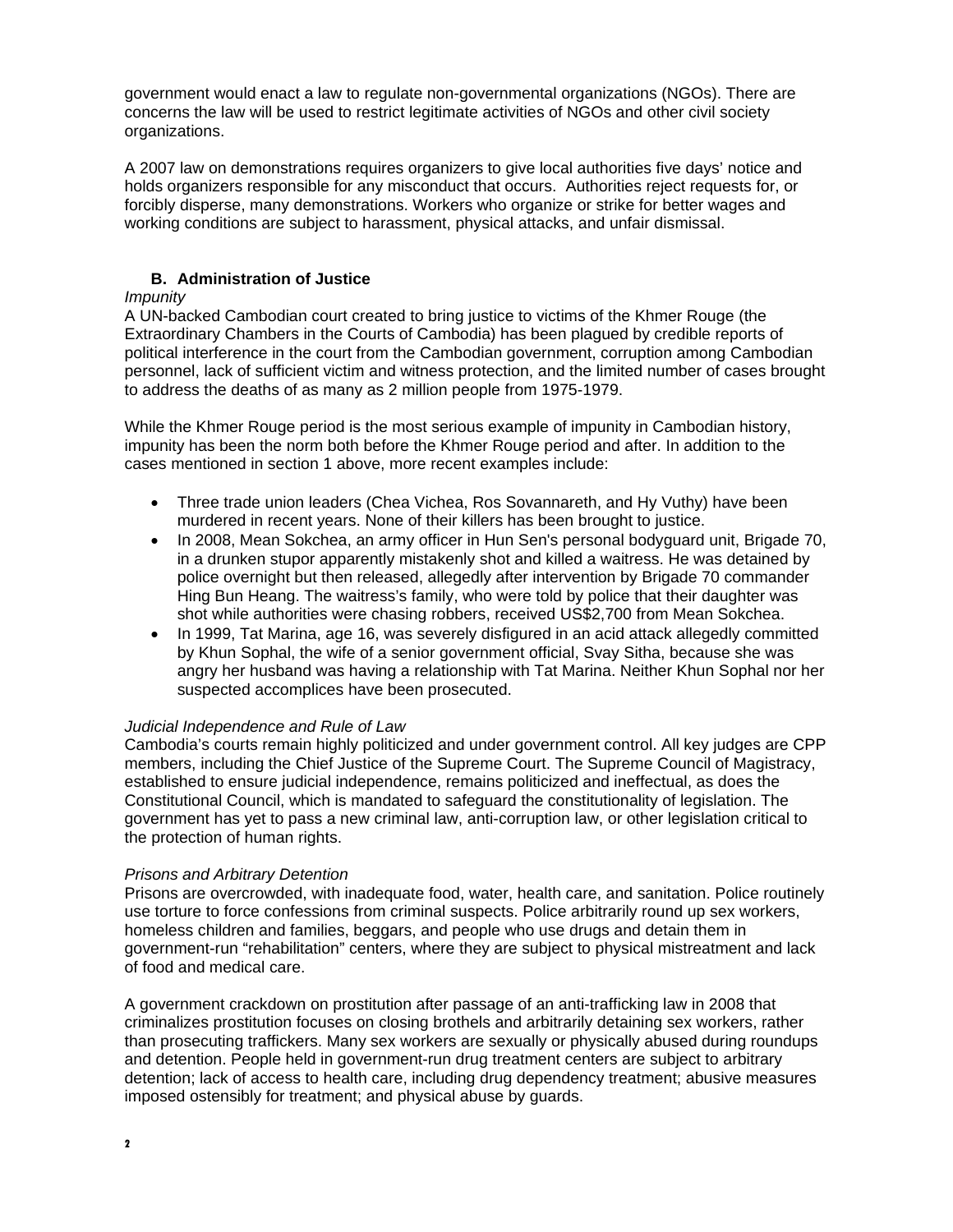## **C. Forced Evictions and Land Confiscation**

Cambodia's rural and urban poor are increasingly losing their land to illegal concessions awarded to foreign firms, government officials, and those with connections to government officials. In Phnom Penh, at least 85,000 people have been unlawfully forcibly evicted during the last ten years, with another 70,000 currently facing eviction proceedings. Authorities often provide insufficient notice of impending evictions and inadequate housing and compensation to displaced people afterwards. For example, three years after 1,000 families were forcibly evicted from Sambok Chap village in Phnom Penh, the government has yet to provide adequate health care, water, sanitation, schools, and other basic services to the evictees, relocated to a remote site far from the city. On numerous occasions police and soldiers have used unnecessary or excessive force in evictions, such as in 2007, when soldiers and police shot dead two unarmed villagers during a forced eviction of 317 families in Preah Vihear.

## **D. Refugees and Asylum Seekers**

Cambodia continues to violate its obligations under the 1951 Refugee Convention, to which it is a state party, by forcibly returning Vietnamese Montagnards before they are able to apply for refugee status with the Office of the UN High Commissioner for Refugees (UNHCR). Cambodians who help Montagnards exercise their right to seek asylum are subject to arrest.

In 2008, UNHCR announced that Cambodian immigration police at the Ministry of Interior, and not UNHCR, would begin screening all asylum seekers in Cambodia other than Montagnards. This is a matter of concern because Cambodia has not, to date, provided sufficient protection for registered asylum seekers and recognized refugees, especially from Vietnam and China.

- In June 2007, Cambodian authorities defrocked and deported to Vietnam Tim Sakhorn, a Khmer Krom (ethnic Khmer originally from southern Vietnam) Buddhist abbot in Cambodia. Tim Sakhorn had immigrated to Cambodia from Vietnam in 1978 and was a naturalized Cambodian citizen. Upon his deportation to Vietnam, he was sentenced to prison on charges of "undermining national unity."
- In May 2007, Le Tri Tue, a labor union activist from Vietnam, went missing after registering at the UNHCR office in Phnom Penh. He has not been heard from since.
- In August 2002, Cambodian police arrested two Chinese asylum seekers who were members of the banned Falun Gong movement. It is thought they were deported to China.

## **E. Cooperation with Human Rights Mechanisms**

Cambodia has failed to institutionalize human rights protections. Despite an enormous amount of aid, technical assistance and goodwill, it has failed to reform the criminal justice system; allow the judiciary to act independently; create accountable and transparent administrative structures, such as in the police or gendarmerie; and establish an independent national human rights institution to promote and protect human rights. Ongoing threats and attacks on human rights defenders and community activists, the resulting climate of fear, and continued impunity make clear the need for continued UN engagement. Key to such an engagement is authoritative and independent assessments of the human rights situation to the international community and the Cambodian people by the special rapporteur through the UN Human Rights Council, as well as the rapporteur's support for Cambodian human rights defenders and cooperation with and technical assistance to the Cambodian government.

Four special representatives have worked on the human rights situation in Cambodia since 1993, submitting thorough and accurate reports. The Cambodian government and, in particular, Prime Minister Hun Sen, have responded with personal attacks on all four; publicly insulting them, at times refusing to meet them, and calling for their dismissal. The last representative, Yash Ghai, resigned in 2008, noting that Cambodia still faces serious human rights challenges and "deep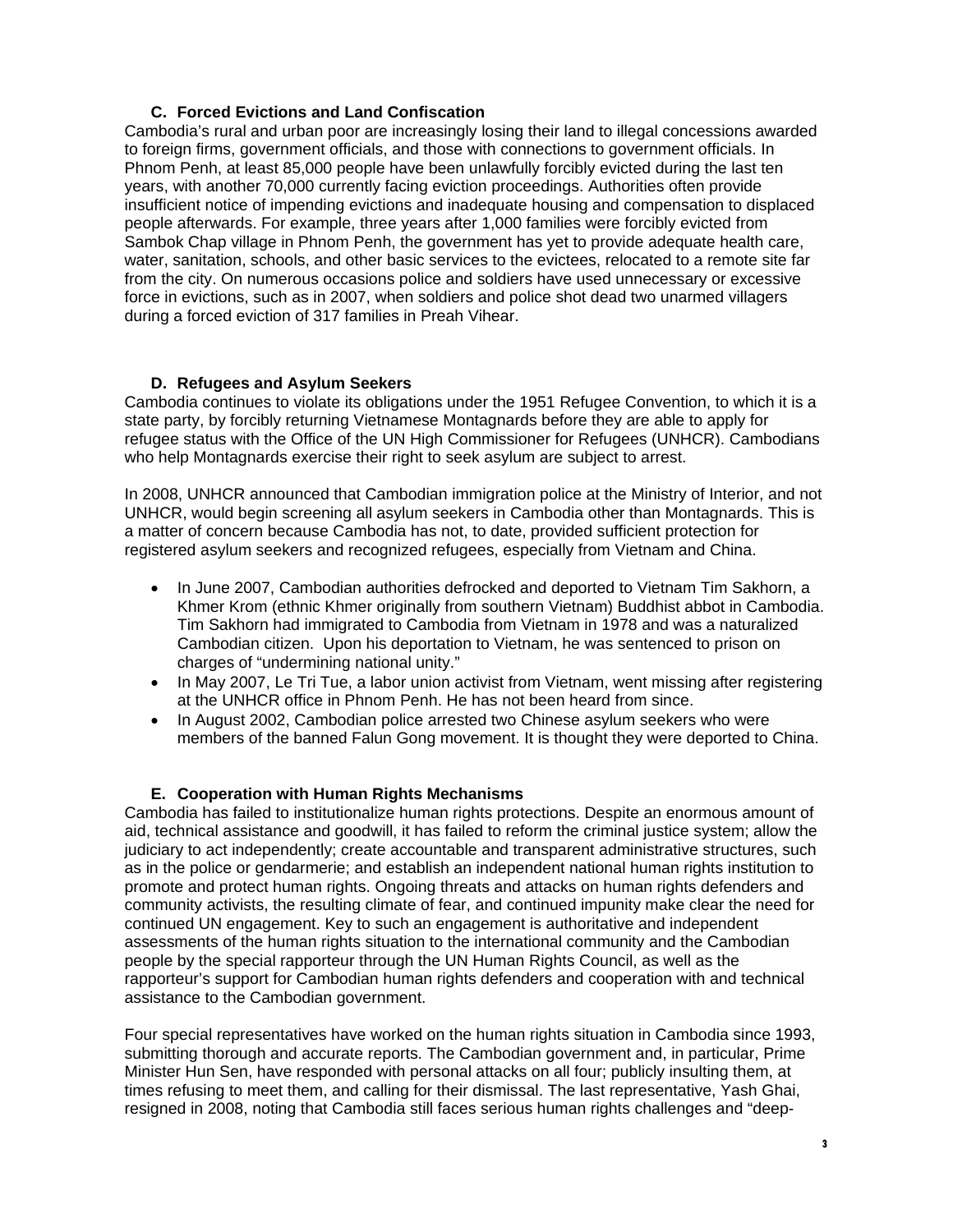seated systematic deficiencies in the judiciary and other key institutions charged with upholding the rule of law and protecting the rights of individuals." In 2008 the UN Human Rights Commission replaced the special representative post with that of special rapporteur, though the functions are essentially the same.

Most importantly, the Cambodian government has systematically ignored the hundreds of thoughtful, constructive, and detailed recommendations offered by each special representative. They have provided a roadmap for reform – to protect the vulnerable, to end impunity, to ensure equality for women, to create a professional and independent judiciary – yet their recommendations have been almost completely disregarded.

# **III. Recommendations to the Cambodian Government:**

*Regarding Freedom of Expression, Assembly, and Association:* 

- Cease the harassment, arbitrary arrests, and physical attacks on human rights defenders, civil society activists, and opposition party members; and investigate and prosecute the perpetrators of such attacks.
- Ensure that the rights of individuals and organizations to defend and promote human rights are protected, including the right to peacefully criticize and protest government policies, in accordance with the International Covenant on Civil and Political Rights and the 1998 UN General Assembly Declaration on Human Rights Defenders.
- Liberalize electronic media ownership rules, including allowing transmitters of private, critical media to be as strong as those of pro-government private stations.

## *Regarding Forced Evictions:*

- Immediately enact a moratorium on forced evictions until the government has properly adopted and implemented a strict legislative framework on evictions and resettlement as well on land and housing rights.
- Immediately issue an order expressly prohibiting the involvement of any military personnel in all land disputes, including acting as guards for private companies.
- Develop alternate strategies to assist those being evicted and ensure them adequate housing and access to basic services, health care and employment.

## *Regarding Refugees and Asylum Seekers:*

- Implement the 1951 Refugee Convention, to which Cambodia is a party, through national asylum legislation and asylum procedures that are fair and transparent and that provide refugees with all of the rights in the Refugee Convention, including, most fundamentally, the right of nonrefoulement, not to be returned to a country where their lives or freedom would be threatened.
- Provide durable solutions for refugees in Cambodia; in cases where durable solutions cannot be assured in Cambodia, facilitate third-country resettlement.
- Clearly establish whether the Law on Nationality affords Khmer Krom the status and protection of Cambodian citizens. Provide Khmer Krom who have fled from Vietnam and who are not granted Cambodian citizenship the right to seek asylum. Do not deport to Vietnam Khmer Krom with a well-founded fear of persecution in that country.

## *Regarding Impunity:*

- Investigate and prosecute longstanding cases of impunity and other human rights violations such as the deadly 1997 grenade attack on an opposition rally and summary executions committed after the 1997 coup; as well as more recent rights violations, such as excessive use of force by soldiers and police in forced evictions and the assassinations of labor leaders and journalists.
- Reformulate the Supreme Council of Magistracy as an impartial body, independent of the Ministry of Justice and political parties, so that it can implement its constitutional mandate